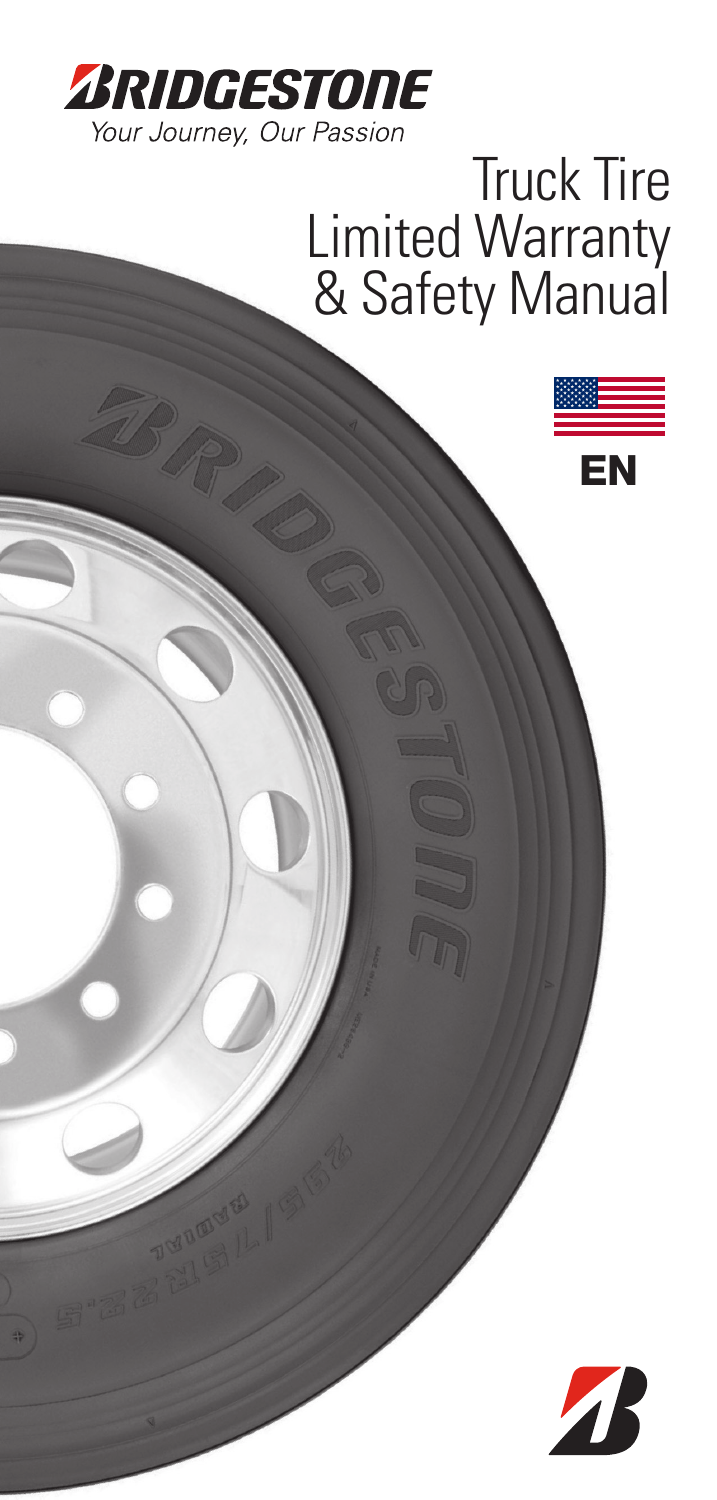# TIRE WARRANTY, MAINTENANCE and SAFETY MANUAL

# BRIDGESTONE TRUCK TIRES

Congratulations on your purchase of quality BRIDGESTONE brand truck tires!

To ensure optimum tire performance and reduce the risk of a tire failure, Bridgestone Americas Tire Operations, LLC ("BRIDGESTONE") strongly recommends you read and follow all maintenance and safety information contained in this manual. In addition, we recommend periodic inspection and maintenance, if necessary, by a qualified tire service professional.

### LIMITED WARRANTY BRIDGESTONE BRAND TRUCK TIRES

### **ELIGIBILITY**

You are covered under the terms of this Limited Warranty if all of the following apply:

- You are the original owner, or original owner's authorized agent, of any new BRIDGESTONE brand truck tire bearing a Department of Transportation (DOT) tire identification number indicating manufacture after July 1, 2019 (DOT serial 2719 or later).
- The tire was purchased after January 1, 2020 and used primarily in the U.S. For tires covered prior to this time, please refer to the limited warranty that would have been in effect at the time of original sale.
- The tire size, load range, and speed rating are equivalent to or greater than, that specified or recommended for use by the vehicle manufacturer or BRIDGESTONE.
- The new tire was approved for sale in the United States, listed in a U.S. price or data book, and purchased from an authorized BRIDGESTONE brand truck tire retailer.
- For coverage under the Enhanced Casing Credit Limited Warranty, the eligible tire must have been used only in long haul, regional, pick up and delivery (P&D) highway service for the entire life of the casing and subsequent retread(s) must be inspected and retreaded by an authorized Bandag dealer only.
- Proper tire inflation pressure, as specified by the vehicle manufacturer to operate the vehicle within tire/vehicle load capacity, have been maintained.
- Proper wheel alignment and tire/wheel assembly balance have been maintained.
- The tire has been operated within the speed limitations of the tire.

### WHAT IS WARRANTED and FOR HOW LONG

Upon examination by BRIDGESTONE, and subject to terms and conditions stated herein, before wearing down to 2/32 inch (1.6 mm) remaining original tread depth (i.e. worn down to the top of the built-in indicators in the original tread grooves) and within 6 years from the date of tire manufacture, any eligible tire that becomes unusable for any reason (see exclusions in the section entitled "What This Limited Warranty Does Not Cover") within the manufacturer's control will either be repaired or replaced at BRIDGESTONE's option with an equivalent new BRIDGESTONE brand truck tire on the basis set forth in this Limited Warranty.

### WHAT THIS LIMITED WARRANTY DOES NOT COVER

This Limited Warranty does not cover the following:

ROAD HAZARDS/MISAPPLICATION/ABUSE Tire damage due to:

- A. Road hazards, including, without limitation: puncture, cut, impact break, stone drill, bruise, bulge, snag, etc.
- B. Improper use or operation, including, without limitation: improper inflation pressure, overloading, tire/wheel spinning, curbing, use of an improper rim/wheel, tire chain damage, misuse, misapplication, negligence, tire alteration, or for racing or competition purposes.
- C. Insufficient or improper maintenance, including, without limitation: wheel misalignment, worn suspension components, improper tire mounting or demounting, tire/ wheel assembly imbalance, improper brake adjustment, or other vehicle conditions, defects, or characteristics.
- D. Contamination or degradation by petroleum products or other chemicals, fire or other externally generated heat, water or other material trapped inside the tire during mounting or inflation, or inflating tires with anything other than air or nitrogen.
- E. Improper repair. Improper repair voids this Limited Warranty.

### RAPID TREAD WEAR/EXCESSIVE TREAD WEAR

- A. Rapid tread wear, or wear-out is not covered under this warranty.
- B. No mileage warranty is expressed or implied.
- C. Tires rendered unretreadable due to excessive tread wear or improper buffing.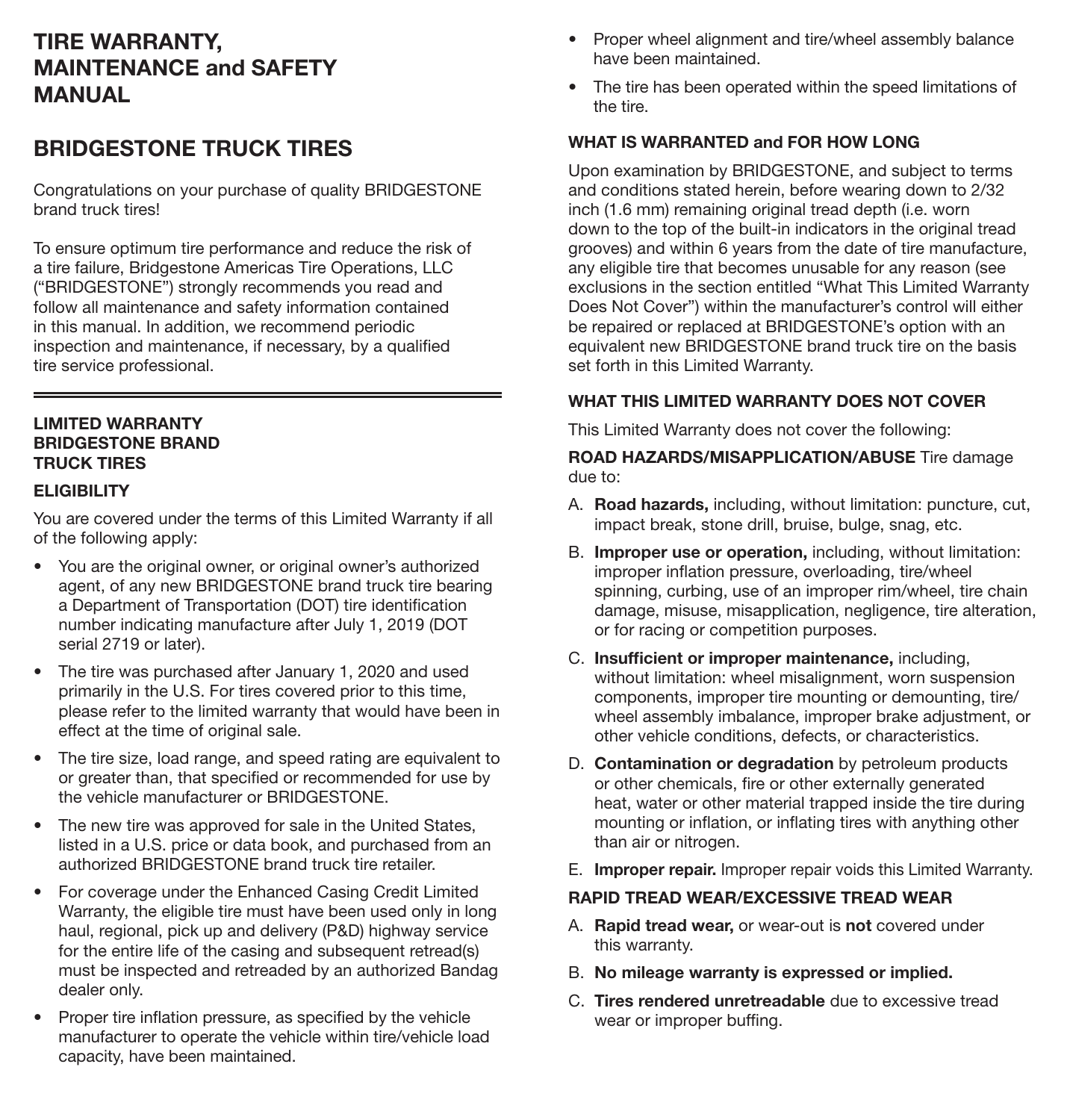### OTHER

- A. Uneven or unusual wear patterns, including, without limitation: Shoulder wear, center wear, cupping, or feathering. Irregular wear is not covered under this warranty.
- B. Tires worn more than 1/32 inch (0.8 mm) difference in remaining tread depth between any two major tread grooves across the tire.
- C. Ride disturbance or vibration after tread wear use beyond 10% of the original usable tread depth.
- D. Weather/ozone cracking after 4 years from date of tire manufacture, regardless of date of purchase.
- E. Weather/ozone cracking is not covered under the Enhanced Casing Limited Warranty.
- F. Tires subjected to severe under-inflation or run-flat conditions.
- G. Tires purchased as used.
- H. Tires purchased and primarily used outside the United States.
- I. Tire improperly retreaded including, without limitation, improper or inadequate inspection, preparation, equipment, material, repair, etc.
- J. Tires damaged by the use of internally applied additives for balance, sealing, cooling or any other alleged tire performance enhancement.
- K. Improper regrooving.
- L. The cost of applicable federal, state, and local taxes.
- M. Failure to follow any of the safety and maintenance recommendations or warnings contained in this manual.

This Limited Warranty is in addition to and/or may be limited by any other applicable written warranty you may have received concerning special tires or situations. Note that additional exclusions, provisions and owner's obligations may be contained in other sections of this manual.

## NO-CHARGE REPLACEMENT – NEW TIRE

Eligible BRIDGESTONE brand truck tires adjusted under this Limited Warranty will be repaired or replaced at BRIDGESTONE's option free of charge with an equivalent new BRIDGESTONE brand truck tire (Federal Excise Tax included) up to the first 10% of original usable tread depth or within 12 months from date of purchase (without proof of purchase date, then within 12 months from the date of tire manufacture), whichever occurs first. The cost of mounting and balancing and other service charges, disposal fees, or applicable taxes are payable by you.

# PRO-RATED REPLACEMENT – WORN ORIGINAL TREAD TIRE

Eligible BRIDGESTONE brand truck tires adjusted under this Limited Warranty that are worn beyond the first 10% of original usable tread depth, or 12 months from the date of purchase (without proof of purchase date, then 12 months from the date of tire manufacture) has passed, the tire will, at BRIDGESTONE's option, be repaired or replaced with an equivalent new BRIDGESTONE brand truck tire on a prorata basis. To determine the pro-rated replacement price, the percent of used tread wear is multiplied by the dealer's current selling price for the replacement tire(s). The cost of mounting, balancing, full Federal Excise Tax, and other service charges, disposal fees, or applicable taxes are payable by you. The tire must be less than 6 years from the date of purchase (without proof of purchase date, then 6 years from the date of tire manufacture).

## ENHANCED CASING CREDIT LIMITED WARRANTY

For coverage under the Enhanced Casing Credit Limited Warranty, the eligible tire must have been used only in long haul, regional, or P&D highway service for the entire life of the casing and subsequent retread(s) must have been inspected and retreaded by an authorized Bandag dealer only. Subject to the terms and conditions stated herein, an Enhanced Casing Credit Limited Warranty is available for the tires described below. An eligible pattern, size and load range tire becomes unserviceable within 7 years (84 months) from the date of tire manufacture and is no longer eligible under the Enhanced Casing Credit Limited Warranty.

Eligible tires adjusted under the Enhanced Casing Credit Limited Warranty will receive a casing credit as follows:

- Eligible Patterns: All patterns intended for use in long haul, regional, or P&D highway service. Tires used in severe service, mining, logging, waste/refuse, on/off highway, or off highway are explicitly not eligible. Please consult the most current version of the Bridgestone Truck Tire Data Book for recommended application information by tire pattern.
- Eligible Sizes: 295/75R22.5, 255/70R22.5, 285/75R24.5, 11R22.5, 11R24.5, 225/70R19.5, 245/70R19.5 & 265/70R19.5
- Eligible Load Ranges: G & H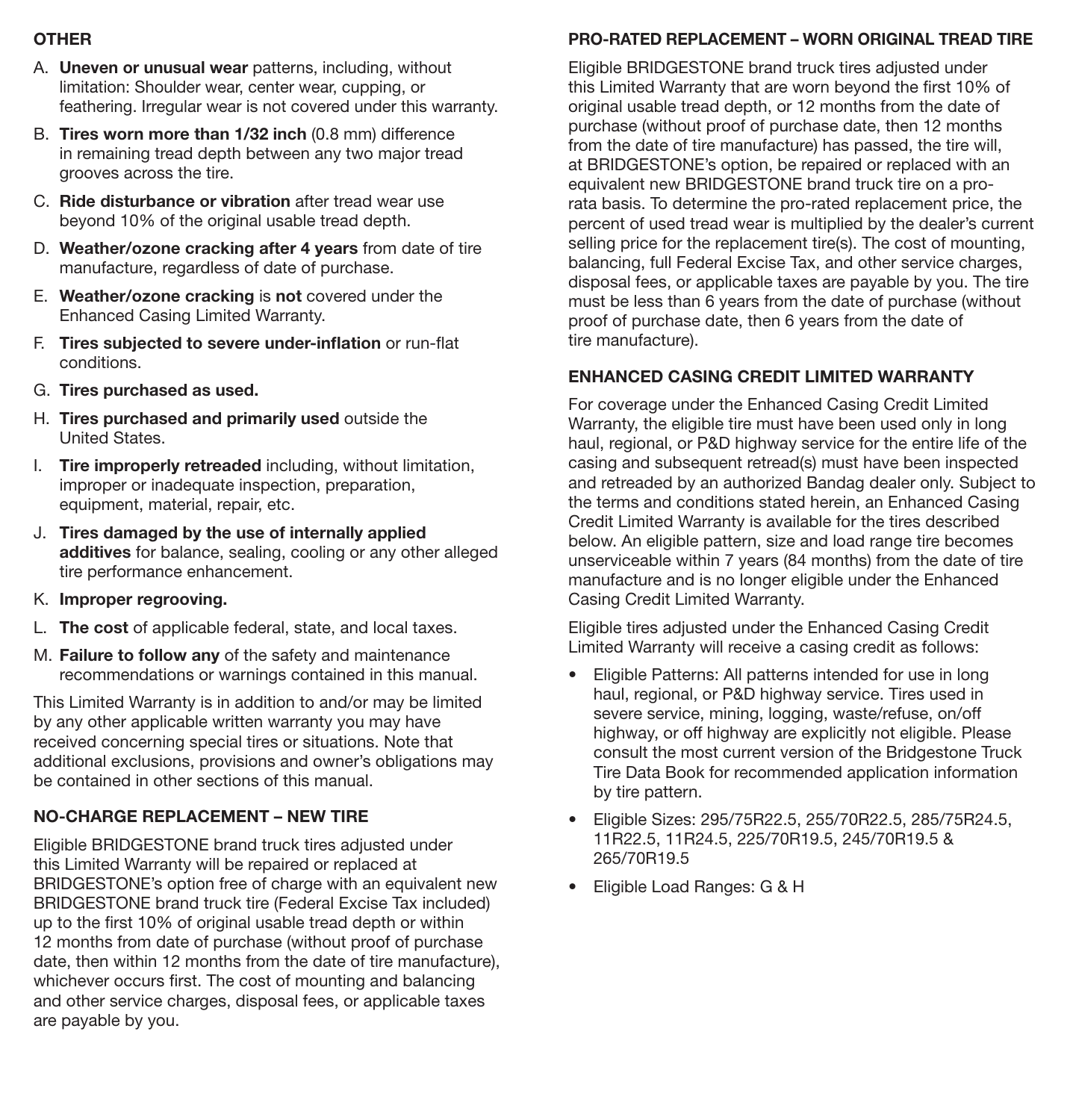| Original Tread or<br><b>Retread Count</b> | Dollar Values<br>(22.5 and 24.5 rim Diameters) | Dollar Values<br>(17.5 and 19.5 rim Diameters) |
|-------------------------------------------|------------------------------------------------|------------------------------------------------|
| Original Tread*                           | \$130                                          | \$100                                          |
| 1st Retread                               | \$100                                          | \$75                                           |
| 2nd Retread                               | \$75                                           | \$50                                           |
| 3rd Retread                               | \$50                                           | \$25                                           |
| 4th and<br>Subsequent<br>Retreads         | \$25                                           | \$25                                           |

\*Note: Tires with the original remaining tread depth greater than 2/32 inch (1.6 mm) may receive pro-rated replacement values higher than those in this table.

### ADDITIONAL EXCLUSIONS FOR THE ENHANCED CASING CREDIT LIMITED WARRANTY

- 1. BRIDGESTONE brand truck tire casings are warranted only when the tire becomes unserviceable due to conditions within the manufacturer's control.
- 2. The Enhanced Casing Credit Limited Warranty will be valid through the retread period indicated on the appropriate table or 7 years from the date of manufacture, whichever comes first.
- 3. Tires used in severe service, mining and/or logging service are not covered.
- 4. Casings which cannot be retreaded due to excessive tread wear are not covered.
- 5. Failures resulting from faulty or incorrect retread processing or materials are not covered.
- 6. Casing credits are issued according to the appropriate table and will not include the costs of retreading services, materials or other costs.
- 7. Tires which have the original DOT tire identification numbers removed or rendered illegible are not covered.

### REPLACEMENT WARRANTY

If you receive a replacement tire under this Limited Warranty, it will be covered by the manufacturer's warranty, if any, given on that tire at that time.

### WHERE TO GO

Tire adjustments under this Limited Warranty will only be made at an authorized BRIDGESTONE brand truck tire retailer in the United States. Consult a phone directory (often listed in the Yellow Pages under "Tire Dealers"), the Internet at https://commercial.bridgestone.com, or call 1-800-815-9793 for the location nearest you.

### CONSUMER RIGHTS

This Limited Warranty gives you specific legal rights, and you may also have other rights which vary from state to state.

### CONDITIONS and EXCLUSIONS

To the extent permitted by law, BRIDGESTONE disclaims all other warranties, including but not limited to the implied warranties of merchantability and fitness for a particular purpose and any liability for incidental and consequential damages, loss of time, loss of vehicle use, or inconvenience. Some states do not allow the exclusion or limitation of incidental or consequential damages, so the above limitation or exclusion may not apply to you.

This Limited Warranty applies only to consumers actually purchasing and primarily using the tire in the United States.

Obligations under this policy may not be enlarged or altered by anyone.

In accordance with Federal Law, this Limited Warranty has been designated as a "Limited Warranty." Nothing in this Limited Warranty is intended to be a representation that tire failures cannot occur. This Limited Warranty is given in the United States by Bridgestone Americas Tire Operations, LLC, 200 4th Ave. South, Nashville, TN 37201.

### OWNER'S OBLIGATIONS

It is your obligation to maintain proper tire inflation pressures as specified by the vehicle manufacturer and to operate the vehicle within tire/vehicle load capacity and speed limitations. It is also your obligation to maintain proper wheel alignment and tire/wheel assembly balance.

To request an adjustment, you must present the tire to an authorized BRIDGESTONE brand truck tire retailer. Your vehicle on which the tire was equipped must also be available for inspection. Complete and sign the customer section of BRIDGESTONE's Limited Warranty Form or an electronic version of the Bridgestone Limited Warranty Form and pay appropriate replacement price, taxes, disposal fees, and service charges, if any. Tires accepted for warranty compensation become the property of BRIDGESTONE.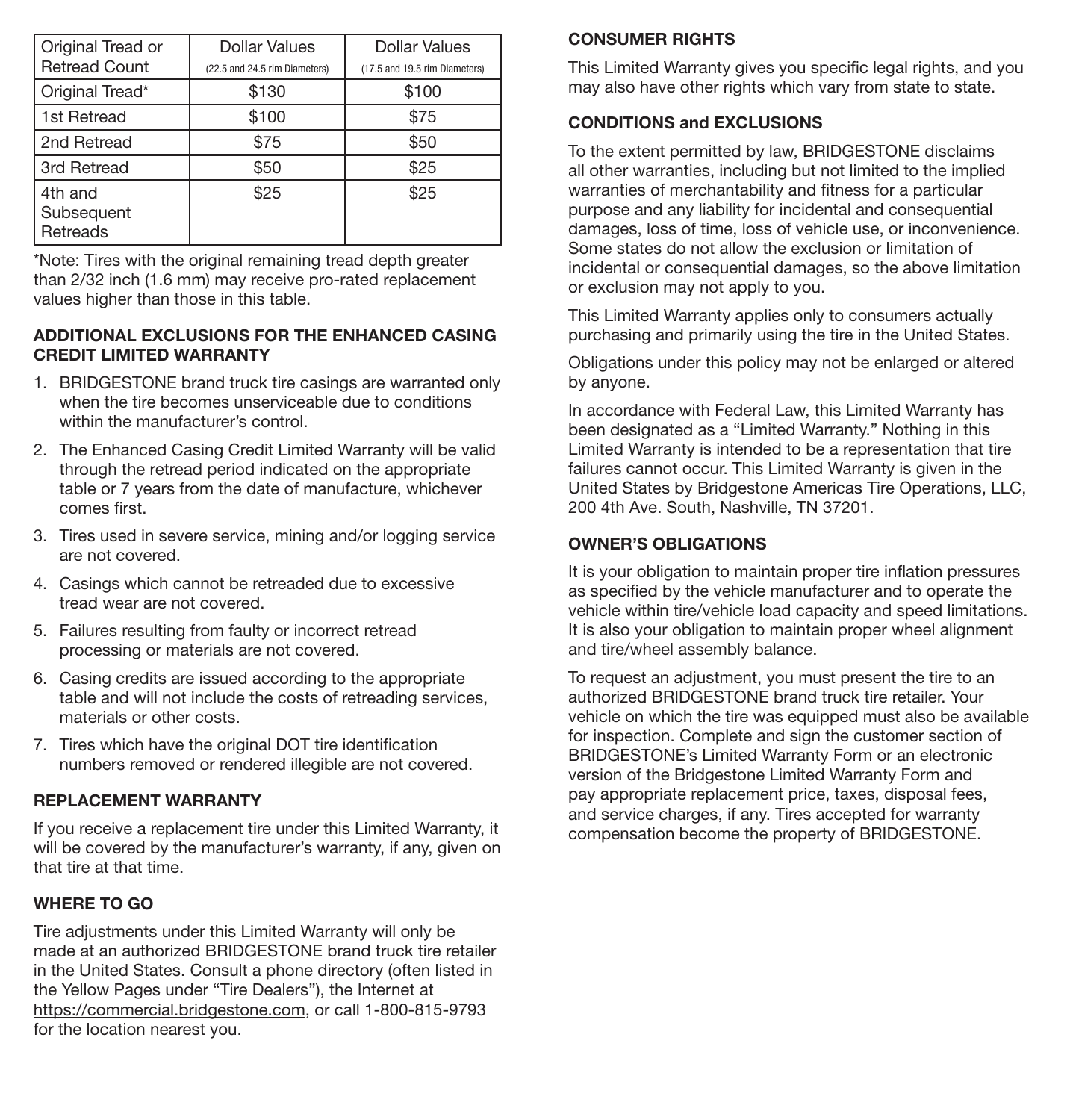### ARBITRATION

You and BRIDGESTONE agree that all claims, disputes, and controversies between you and it, including any of its agents, employees, successors, or assigns, arising out of or in connection with this Limited Warranty, or any other warranties, express or implied, including a failure of warranty and the validity of this arbitration clause, but excluding claims for personal injury or property damage, shall be resolved by binding arbitration between you and it, according to the formal dispute resolution procedures of the National Arbitration Forum, under the Code of Procedure then in effect. This arbitration will be conducted as a document hearing. If you request any procedures beyond a document hearing, you will be responsible for all fees, including filing and administrative fees, above and beyond the fees required for document hearings. The arbitration between you and BRIDGESTONE shall not include any other customers, be combined or consolidated in any fashion with arbitrations involving other customers, or proceed in any form of class action in which the claims of numerous customers are considered together. Any award of the arbitrator(s) may be entered as a judgment in any court of competent jurisdiction. The arbitrators will have no authority to award punitive or other damages not measured by the prevailing party's actual damages, except as may be required by statute. Information may be obtained and claims may be filed at any office of the National Arbitration Forum or at P.O. Box 50191, Minneapolis, MN 55405.

### IMPORTANT SAFETY INFORMATION

Any tire, no matter how well constructed, may fail in use as a result of punctures, impact damage, improper inflation pressure, overloading, or other conditions resulting from use or misuse. Tire failure may create a risk of property damage, serious personal injury or death.

#### *SAFETY WARNING*

Serious personal injury or death may result from a tire failure. Many tire failures are preceded by vibration, bumps, bulges or irregular wear. If a vibration occurs while driving your vehicle or you notice a bump, bulge or irregular wear, have your tires and vehicle evaluated by a qualified tire service professional.

To reduce the risk of tire failure, BRIDGESTONE strongly recommends you read and follow all safety information contained in this manual, tire industry publications such as those published by the U.S. Tire Manufacturers Association (USTMA), and tire mounting procedures published by the Occupational Safety and Health Administration (OSHA) of the U. S. Department of Labor. In addition, we recommend periodic inspection and maintenance, if necessary, by a qualified tire service professional.

### TIRE INFLATION PRESSURE

Tires need proper inflation pressure to operate effectively and perform as intended. Tires carry the vehicle, passenger, and cargo loads and transmit the braking, acceleration, and turning forces. The vehicle manufacturer recommends the inflation pressures for the tires mounted on your vehicle.

### *SAFETY WARNING*

Driving on tires with improper inflation pressure is dangerous.

- Under-inflation causes excessive tire heat build-up and internal structural damage.
- Over-inflation makes it more likely for tires to be cut, punctured, or broken by sudden impact.

These situations can cause a tire failure, even at a later date, which could lead to serious personal injury or death. Consult the vehicle tire information placard and/or owner's manual for the recommended inflation pressures.

In addition to tire damage, improper inflation pressure may also:

- Adversely affect vehicle ride and handling.
- Reduce tire tread wear.
- Affect fuel economy.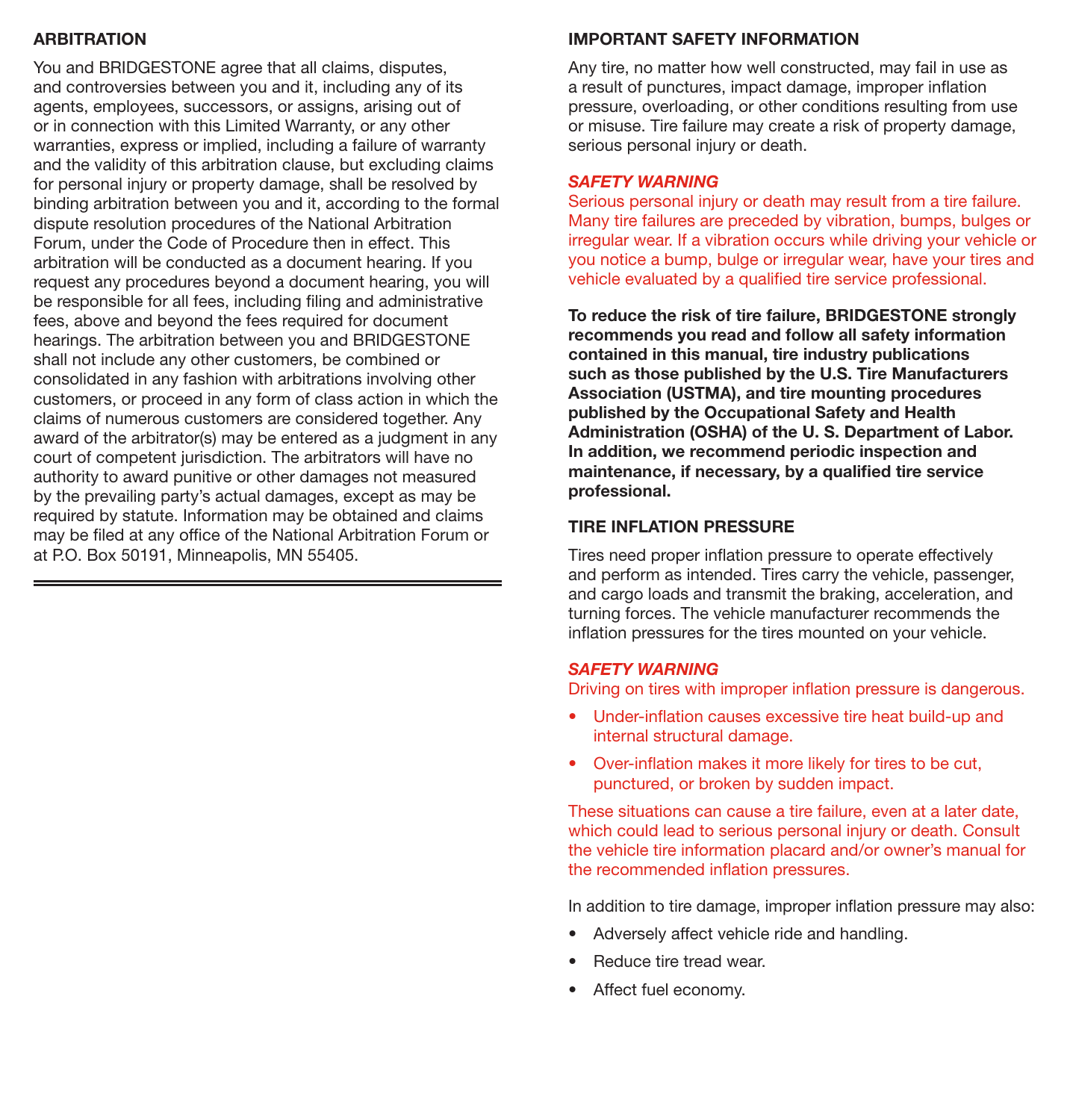Therefore, follow these important recommendations for tire and vehicle safety, mileage, and economy:

- Always keep the vehicle manufacturer's recommended inflation pressure in all your tires, including inside duals.
- Check their pressure at preventative maintenance intervals and during pre-trip vehicle inspections.

Your vehicle's tire information placard and/or owner's manual will tell you the recommended cold inflation pressure for all your tires. For tractor/trailers, a placard is applied to each. For questions about locating or understanding the tire information placard(s), consult your vehicle owner's manual or ask a qualified tire service professional.

Maximum Pressure Indicated on the Tire Sidewall: This is the maximum permissible inflation pressure for the tire only. The vehicle manufacturer's recommended tire pressures may be lower than, or the same as, the maximum pressure indicated on the tire sidewall. The vehicle manufacturer's specification of tire pressure is limited to your particular vehicle and takes into account your vehicle's load, ride, and handling characteristics, among other criteria. Since there may be several possible vehicle applications for a given tire size, a vehicle manufacturer may choose a different inflation pressure specification for that same size tire on a different vehicle. Therefore, always refer to the inflation pressure specifications on the vehicle tire information placard and/or in your vehicle owner's manual.

Pressure Loss: Truck tires can lose 2 psi (14 kPa) per month under normal conditions and can lose 2 psi (14 kPa) for every 10°F (5.6°C) temperature drop. A puncture, leaking valve, or other damage could also cause inflation pressure loss. If a truck tire loses more than 4 psi (28 kPa) per month, have it checked by a qualified tire service professional.

### TIPS FOR SAFE TIRE INFLATION

### *SAFETY WARNING*

Inflating an unsecured tire is dangerous. If it bursts, it could be hurled into the air with explosive force resulting in serious personal injury or death. Never adjust the inflation pressure of a truck tire unless it is placed in a safety cage or is secured to the vehicle or a tire mounting machine. Never stand or lean over the tire or in front of the valve when inflating.

#### *SAFETY WARNING*

Never re-inflate a truck tire that has been run at very low inflation pressure (i.e. 80% or less of normal operating pressure) without a complete inspection of the entire tire. Immediately have the tire demounted and inspected by a qualified tire service professional.

- The U.S. Department of Transportation requires a pretrip vehicle inspection. Pre-trip vehicle inspections and preventative maintenance should include cold-tire inflation pressure checks. Don't forget to check the inflation pressure of inside duals.
- The only correct method for checking inflation pressure is to use an accurate tire inflation pressure gauge. Kicking or thumping a tire will only tell you when a tire is totally flat.
- Check inflation pressure when the tires are "cold." Tires are considered "cold" when the vehicle has been parked for three hours or more, or if the vehicle has been driven less than a mile at moderate speed.
- Never release pressure from a hot tire in order to reach the recommended cold tire inflation pressure. Normal driving causes tires to run hotter and inflation pressure to increase. If you reduce inflation pressure when your tires are hot, you may dangerously under inflate your tires.
- If it is necessary to adjust inflation pressure when your tires are "hot," set their inflation pressure to 10 psi (69 kPa) above the recommended cold inflation pressure. Recheck the inflation pressure when the tires are cold.
- If your tires lose more than 4 psi (28 kPa) per month, the tire, tube (if applicable), valve, or rim/wheel may be damaged. Consult a qualified tire service professional for an inspection.
- A difference of 5 psi (35 kPa) or more between duals is not recommended.
- Use valve caps to keep the valves clear of debris and to help guard against inflation pressure loss.

#### TIPS FOR SAFE LOADING

#### *SAFETY WARNING*

Driving your vehicle in an overloaded condition is dangerous. Overloading causes excessive tire heat build-up and internal structural damage. This can cause a tire failure, even at a later date, which could lead to serious personal injury or death. Consult the vehicle tire information placard, certification label, and owner's manual for the recommended vehicle load limits and loading recommendations.

- Always keep the vehicle manufacturer's recommended inflation pressure in all your tires, including inside duals. Check their pressure at preventative maintenance intervals and during pre-trip vehicle inspections.
- Never exceed the maximum load rating stamped on the sidewall of your tire.
- Never exceed the gross vehicle weight rating (GVWR) or gross axle weight ratings (GAWR) of your vehicle.
- Never exceed the maximum load or inflation pressure capacity of the rim/wheel.
- Consult your vehicle owner's manual for load recommendations and special instructions (such as for carrying unusually heavy loads).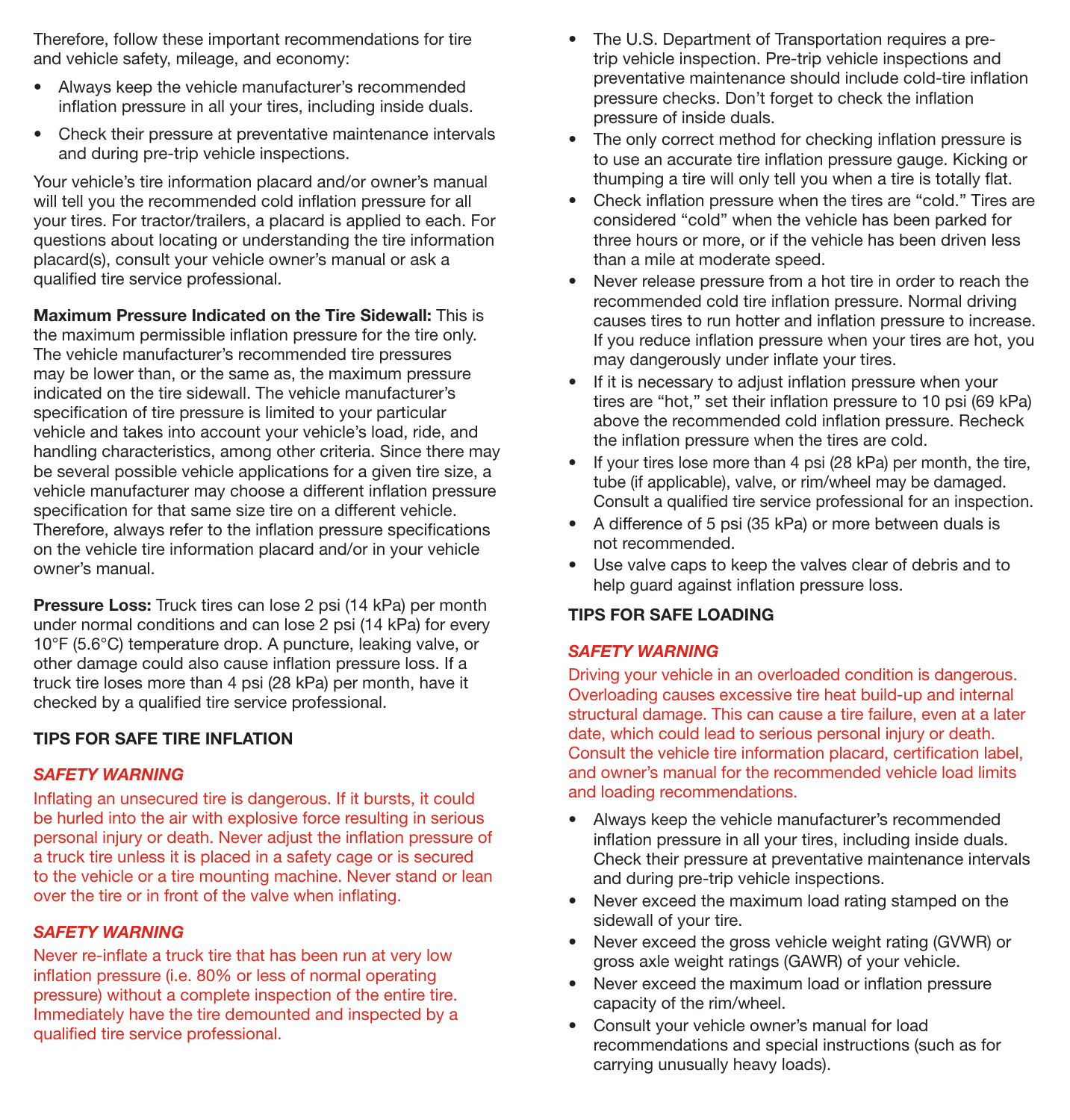### TIRE DAMAGE AND INSPECTION

Evaluation and maintenance of your tires is important to their performance and the service they provide to you. Over time and/or through use, the condition of a tire can change from exposure to everyday road conditions, the environment, damaging events such as punctures, and other external factors.

### *SAFETY WARNING*

Driving on damaged tires is dangerous. A damaged tire can suddenly fail causing serious personal injury or death. Have your tires regularly inspected by a qualified tire service professional.

You should visually inspect your tires during pre-trip vehicle inspections and inflation pressure checks. In addition, have your tires periodically evaluated by a qualified tire service professional when your vehicle is serviced such as routine maintenance intervals, oil changes, and tire rotations. In particular, note the following tips for spotting tire damage:

- After striking anything unusual in the roadway, have a qualified tire service professional demount the tire and inspect it for damage. A tire may not have visible signs of damage on the tire surface. Yet, the tire may suddenly fail without warning, a day, a week, or even months later.
- Inspect your tires for cuts, cracks, splits or bruises in the tread and sidewall areas. Bumps or bulges may indicate a separation within the tire body. Have your tire inspected by a qualified tire service professional. It may be necessary to have it removed from the rim/wheel for a complete inspection. Do not delay performing any necessary repair(s).
- Inspect your tires for adequate tread depth. When the tire is worn to the built-in indicators at 2/32 inch (1.6 mm) or less tread groove depth, or the tire cord or fabric is exposed, the tire is dangerously worn and must be replaced immediately. Tires used in the steer position are considered as worn at 4/32 inch (3.2 mm) as noted below.
- Federal regulations require steer axle tires to have 4/32 inch (3.2 mm) or greater tread depth on vehicles over 10,000 lbs (4536 kg) GVWR.
- Inspect your tires for uneven wear. Wear on one side of the tread or flat spots in the tread may indicate a problem with the tire or vehicle. Consult a qualified tire service professional.
- Inspect your rims/wheels also. If you have a bent, chipped, or cracked rim/wheel, it must be replaced.

### TIRE MANUFACTURE DATE

The tire manufacture date is determined by examining the DOT tire identification number, also known as the DOT serial number or code, which can be found on at least one sidewall near the rim/wheel. It may be necessary to look on both sides of the tire to find the entire serial code.

Tires Produced Since 2000: The last four (4) digits of the serial code identify the week and year of production. For example, a tire with a serial code ending in "2406" would have been produced in the 24th week of 2006.

Tires Produced Prior to 2000: The last three (3) digits of the serial code identify the week and year of production. For example, a tire with a code ending in "329" would likely have been produced in the 32nd week of 1999, but possibly produced in 1989. If in doubt, consult a qualified tire service professional.

### TIRE REPAIRS

### *SAFETY WARNING*

Driving on an improperly repaired tire is dangerous. An improper repair can be unreliable or permit further damage to the tire. The tire may suddenly fail, causing serious personal injury or death. A complete inspection and repair of your tire in accordance with U.S. Tire Manufacturers Association (USTMA) procedures should be conducted by a qualified tire service professional.

The comprehensive procedures and recommendations for truck tire repair are beyond the scope of this manual; however, note the following:

- The tire must be demounted from the rim/wheel for a complete inspection, inside and out. Some damage to the tire may only be evident on the interior of the tire. Any tire repair done without removing the tire from the rim/wheel is improper.
- A patch must be applied to the interior of the tire and the puncture hole filled with suitable plug/stem filler. This helps ensure that the interior of the tire is adequately sealed to prevent inflation pressure loss and prevents contamination of the steel belts and other plies from the elements (such as water) in the outside world. Using only a plug/stem, or using only a patch, is not a safe or proper repair.
- The truck/bus tire puncture repair injury limit to the tread area is 3/8 inch (10 mm). Larger injuries, or damage in areas outside the tread, should be evaluated and repaired, if possible, by qualified tire service professionals at a full-service repair facility using USTMA-approved procedures.
- Never substitute a tube for a proper repair or to remedy an improper repair.
- Not all punctured or damaged tires can be properly repaired: consequently, they must be replaced.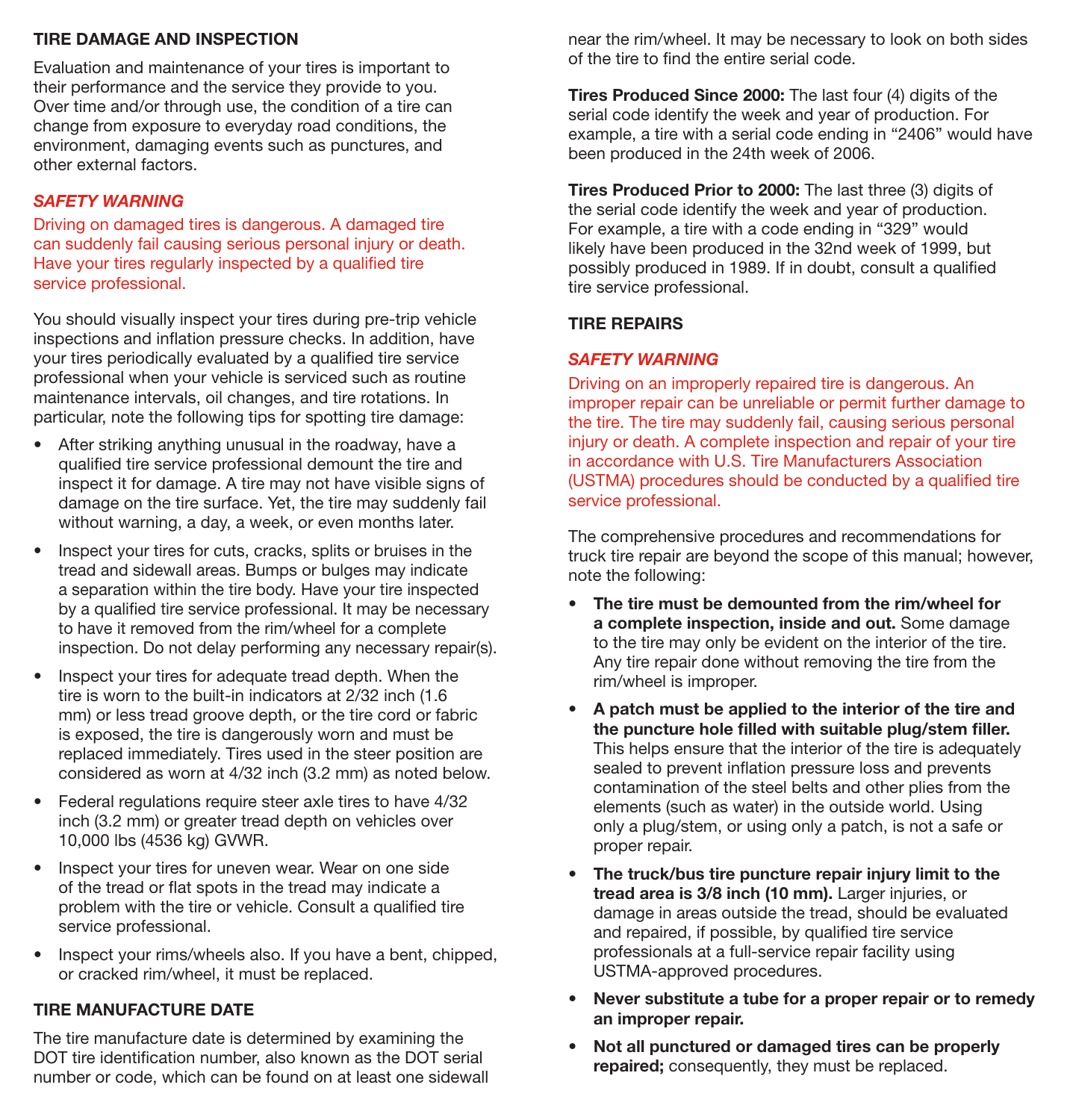- Repair and retread, if possible, tires having a tread depth of 2/32 inch (1.6 mm) or less remaining in any tread groove.
- Tubes, like tires, should only be repaired by a qualified tire service professional.
- Any Improper repair voids the tire Limited Warranty. See "Limited Warranty" in this manual.

### REMOVING TIRE/WHEEL ASSEMBLY FROM VEHICLE

### *SAFETY WARNING*

Always follow the manufacturer's recommend procedure for securing and raising your vehicle prior to attempting to remove a tire.

### *SAFETY WARNING*

If the tire has internal damage, it may burst with explosive force, causing serious personal injury or death. Always deflate a tire and wheel assembly completely before loosening any lug nut when removing a tire from a vehicle for service or demounting. On dual wheel assemblies, both tires should be deflated and removed before any work is started.

### TIRE MOUNTING AND OTHER SERVICING

### *SAFETY WARNING*

Removing and replacing tires on wheels can be dangerous. Attempting to mount tires with improper tools or procedures may result in a tire explosion causing serious personal injury or death. This is only a job for a qualified tire service professional. Never perform tire service procedures without proper training, tools, and equipment.

This manual is not intended to provide proper training or service procedures for tire mounting, demounting, balancing, rotation, or repair. Please leave these tasks to qualified tire service professionals.

Only specially trained persons should mount tires. For proper mounting procedures, consult the requirements of the Occupational Safety and Health Administration (OSHA) of the U S Department of Labor and procedures published by the U.S. Tire Manufacturers Association, 1400 K Street, NW Washington, D. C. 20005 (www.ustires.org).

### *SAFETY WARNING*

Inflating an unsecured tire is dangerous. If it bursts, it could be hurled into the air with explosive force resulting in serious personal injury or death.

• Always stand well clear of any tire mounting operation. This is especially important when the service operator inflates the tire.

- When inflating a tire after mounting on a rim/wheel, always use a safety cage and an extension hose with pressure gauge and clip-on chuck.
- Never adjust the inflation pressure of a truck tire unless it is placed in a safety cage or is secured to the vehicle or a tire mounting machine.
- Never stand or lean over the tire or in front of the valve when inflating.

### *SAFETY WARNING*

Never pour or spray any flammable substance into or onto a tire or rim/wheel for any purpose whatsoever. The residue left by the substance could result in a fire or explosion which may cause severe injury or death.

### *SAFETY WARNING*

Never put flammable substances such as gasoline or ethyl ether into a tire and light with a match/flame so that the resulting explosion seats the beads of a tubeless tire. This practice is extremely dangerous and may result in a severe explosion or undetected damage to the tire or rim/wheel which may cause a failure resulting in severe injury or death.

- Tires must match the width and diameter requirements of the wheels. For example, 22.5 inch diameter tires must only be mounted to 22.5 inch diameter rims/wheels. Radial tires must only be mounted to wheels approved for radial tires.
- **Inspect the tire and rim/wheel.** Rims/wheels must be free of cracks, dents, chips, and rust. Tires must be free of bead damage, cuts, punctures, foreign material, and moisture.
- For a tubeless truck tire, always install a new valve, or new valve core and cap, each time a new or retreaded tire is installed.
- For a tube-type truck tire, always use a new, proper size tube and flap each time a new or re-treaded tire is installed.
- Use only vegetable oil-based lubricants in mounting or demounting.
- Always ensure rim components fit properly before inflating.
	- − Never tap component parts with a tool/hammer/mallet while tire is inflated.
	- − Never attempt to disassemble multi-piece rims while inflated.
- Never inflate a tire beyond 40 psi (275 kPa) to seat the beads. Be absolutely certain beads are fully seated before adjusting inflation pressure to the level recommended for vehicle operation.
- Use valve caps to keep the valves clear of debris and to help guard against inflation pressure loss.
- Always stand well away from the work area when tires are being spin-balanced either on or off the vehicle.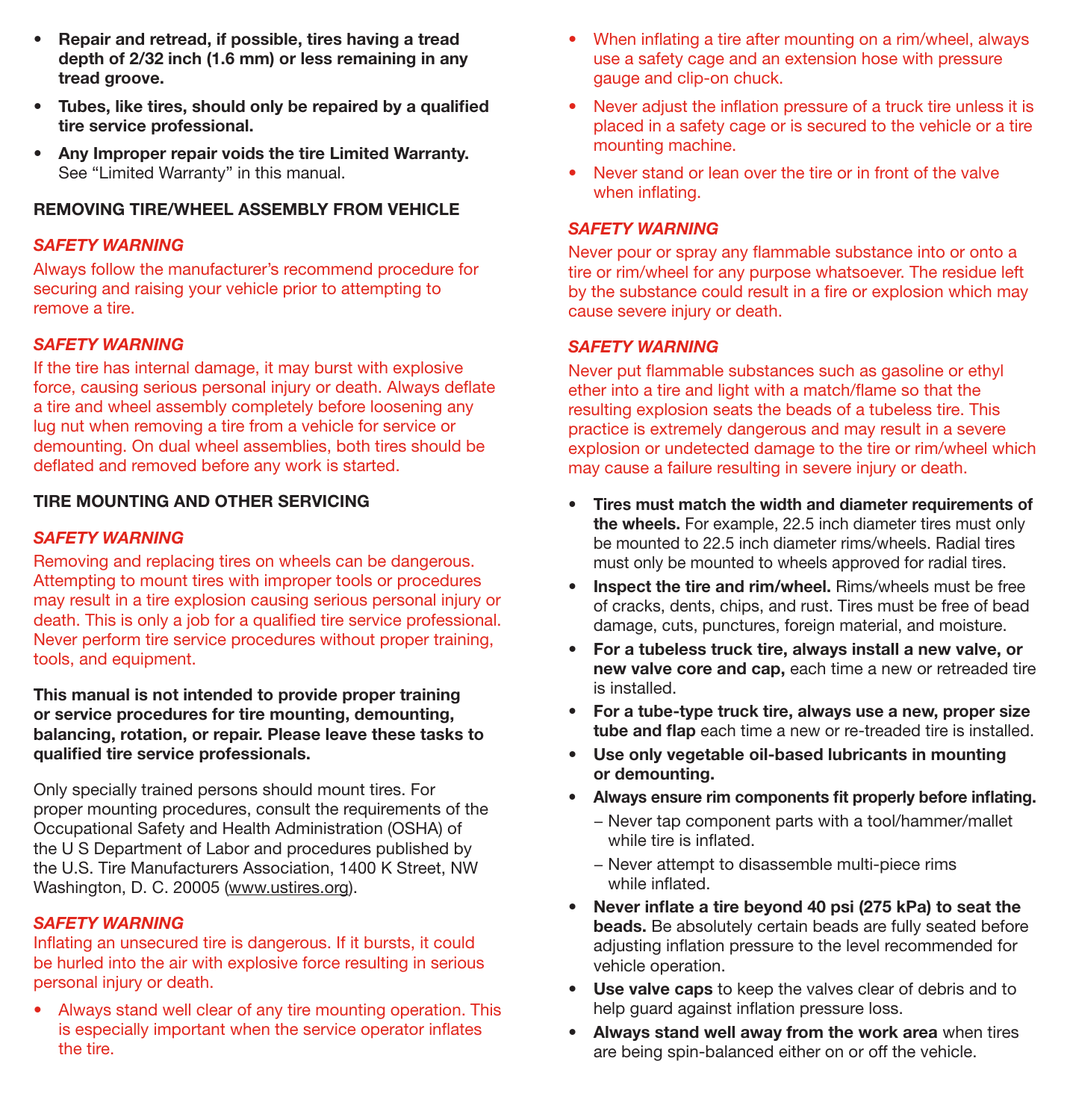### TIRE MIXING

### *SAFETY WARNING*

Driving your vehicle with an improper mix of tires is dangerous. Your vehicle's handling characteristics can be seriously affected. You could have an accident resulting in serious personal injury or death. Consult your vehicle owner's manual and a qualified tire service professional for proper tire replacement.

### DUAL MATCHING

Tires paired in a dual assembly should be matched in tire construction and dimension. Improperly matched tires may result in irregular wear, rapid wear, and premature tire failure. Failure to match tires in a dual assembly may result in sudden tire destruction.

For radial tires, properly paired dimension tolerances are as follows:

- Diameter: within 1/4 inch (6.4 mm) of each other
- Circumference: within 3/4 inch (19 mm) of each other

#### HIGH SPEED DRIVING

### *SAFETY WARNING*

Driving at high speed is dangerous and can cause a vehicle accident, including serious personal injury or death.

- Regardless of the speed and handling capabilities of your vehicle and its tires, a loss of vehicle control can result from exceeding the maximum speed allowed by law or warranted by traffic, weather, vehicle, or road conditions.
- High-speed driving should be left to trained professionals operating under controlled conditions.
- No tire, regardless of its design or speed rating, has unlimited capacity for speed, and a sudden tire failure can occur if its limits are exceeded. See "Tire Speed Restrictions," the next section in this manual.

#### Refer to your vehicle owner's manual for any tire pressure recommendations for high speed driving.

#### TIRE SPEED RESTRICTIONS

Bridgestone brand truck tires have maximum recommended speeds. When replacing your tires, check your vehicle owner's manual and tire information placard and consult with a Bridgestone brand truck tire retailer for recommendations and information about tire speed capability.

The speed capabilities of truck tires are based on standardized laboratory tests under specific, controlled conditions. While these tests may relate to performance on the road, real-world

driving is rarely identical to any test conditions. Your tire's actual speed capability may be less since it is affected by factors such as inflation pressure, load, tire condition (including damage), wear, vehicle condition (including alignment), driving conditions, and duration at which the speed is sustained.

#### TIRE SPINNING

#### *SAFETY WARNING*

Spinning a tire to remove a vehicle stuck in mud, ice, snow, or wet grass can be dangerous. A tire spinning at a speedometer reading above 35 mph (55 km/h) can in a matter of seconds reach a speed capable of disintegrating a tire with explosive force. Under some conditions, a tire may be spinning at a speed twice that shown on the speedometer. This could cause serious personal injury or death to a bystander or passenger. Never spin a tire above a speedometer reading of 35 mph (55 km/h).

#### TIRE STORAGE

Tires should be stored indoors in a cool, dry place where water cannot collect inside them. Tires should be placed away from electric generators/motors and sources of heat such as hot pipes. Storage surfaces should be clean and free of grease, gasoline, diesel fuel, or other substances which can deteriorate the rubber.

#### *SAFETY WARNING*

Improper storage can damage your tires in ways that may not be visible and can lead to a failure resulting in serious personal injury or death.

The spare tire in your vehicle is intended to be used as a spare when needed. The spare tire carrier is not intended to be used for long term storage.

### TIRE SERVICE CUSTOMER SATISFACTION

Normal tire maintenance and Limited Warranty services are available at locations across the U.S.A. Visit us at https://commercial.bridgestone.com, or call 1-800-815-9793 to find an authorized Bridgestone brand truck tire retailer nearest you.

Additional information on the care and service of truck tires is available from the following organizations:

U.S. Tire Manufacturers Association 1400 K Street, N.W. Washington, DC 20005-2403 www.ustires.org

Tire and Rubber Association of Canada A19-260 Holiday Inn Drive Cambridge, ON, N3C 4E8 www.tracanada.ca